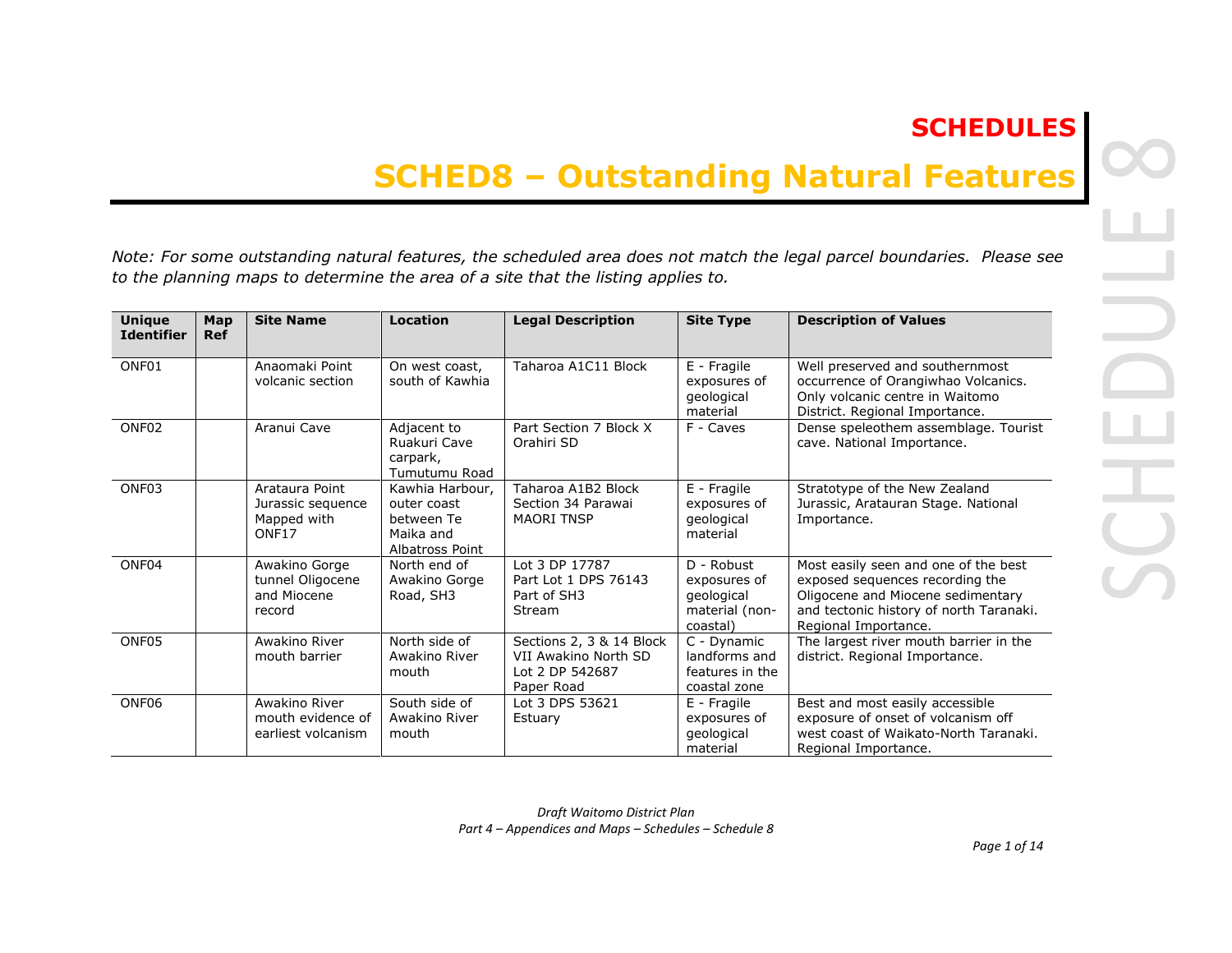| <b>Unique</b><br><b>Identifier</b> | Map<br><b>Ref</b> | <b>Site Name</b>                         | <b>Location</b>                         | <b>Legal Description</b>                                                                                                                                                                                                                                                                                            | <b>Site Type</b>                                      | <b>Description of Values</b>                                                                                                                                                                                           |
|------------------------------------|-------------------|------------------------------------------|-----------------------------------------|---------------------------------------------------------------------------------------------------------------------------------------------------------------------------------------------------------------------------------------------------------------------------------------------------------------------|-------------------------------------------------------|------------------------------------------------------------------------------------------------------------------------------------------------------------------------------------------------------------------------|
| ONF07                              |                   | Castle Craig bluffs                      | Ridge south of<br>Marokopa Road         | Part Marokopa 4 Block<br>Marokopa 4D Block<br>Section 4 Block IX<br>Kawhia South SD                                                                                                                                                                                                                                 | A - Large<br>landforms<br>(non-coastal)               | Impressive isolated limestone citadel<br>surrounded by high bluffs.<br>Regional Importance.                                                                                                                            |
| ONF08                              |                   | Deception Cave                           | East of Troopers<br>Road                | Lot 1 DP 401497<br>Part Sections 13, 14 &<br>15 Block VI Otanake SD<br>Lot 2 DPS 19376<br>Lot 1 DPS 22202                                                                                                                                                                                                           | F - Caves                                             | Spectacular gypsum speleothems.<br>National Importance.                                                                                                                                                                |
| ONF09                              |                   | Double Falls                             | Tawarau River                           | Part Sections 3 & 5<br><b>Block XV Kawhia South</b><br><b>SD</b><br>Lot 1 DPS 62998<br>Stream                                                                                                                                                                                                                       | <b>B</b> - Smaller<br>more fragile<br>landforms       | Double waterfalls like this uncommon<br>in Waikato region. Regional<br>Importance.                                                                                                                                     |
| ONF10                              |                   | Eight Mile Junction<br>ignimbrite bluffs | 1 km south of<br>Eight Mile<br>Junction | Maraetaua 3B2A Block<br>Maraetaua 3B1B Block                                                                                                                                                                                                                                                                        | A - Large<br>landforms<br>(non-coastal)               | Best and most visible columnar-jointed<br>ignimbrite bluffs in Waitomo District.<br>Regional Importance.                                                                                                               |
| ONF11                              |                   | Gardners Gut<br>Cave                     | Either side of Te<br>Anga Road          | Lot 1 DPS 12461<br>Lot 1 DPS 81508<br>Lot 2 DP 543849<br>Lot 2 DP 310690<br>Lots 1 & 3 DP 550308<br>Part Sections 6, 7 & 8<br>Block X Orahiri SD<br>Sections 14, 27, 30<br>Block X Orahiri SD<br>Part Uekaha A17 Block<br>Part Hauturu East 3B5<br><b>Block</b><br>Hauturu East 3A<br>Reserve Block<br>Te Anga Road | F - Caves                                             | Longest cave in the North Island<br>(approx. 12km long). High recreational<br>and education use. Significant<br>speleothems, fossil and sediment<br>deposits. Example of two-tier<br>development. National Importance. |
| ONF12                              |                   | Grand Canyon<br>Cave                     | South side of<br>Haku Road,<br>Piopio   | Lot 1 DPS 35511<br>Lot 1 DPS 88201                                                                                                                                                                                                                                                                                  | F - Caves                                             | Large horizontal passage - part of a<br>dismembered cave system, entrances<br>either end. Maternity roost for long tail<br>bats. National Importance.                                                                  |
| ONF13                              |                   | Heteri Point<br>Jurassic fossils         | South shore of<br>Kawhia Harbour        | Taharoa A6D4A1 Block<br>Taharoa A6D1 Block<br>Kawhia Harbour                                                                                                                                                                                                                                                        | E - Fragile<br>exposures of<br>geological<br>material | Stratotype of Late Jurassic New<br>Zealand Heterian Stage.<br>National Importance.                                                                                                                                     |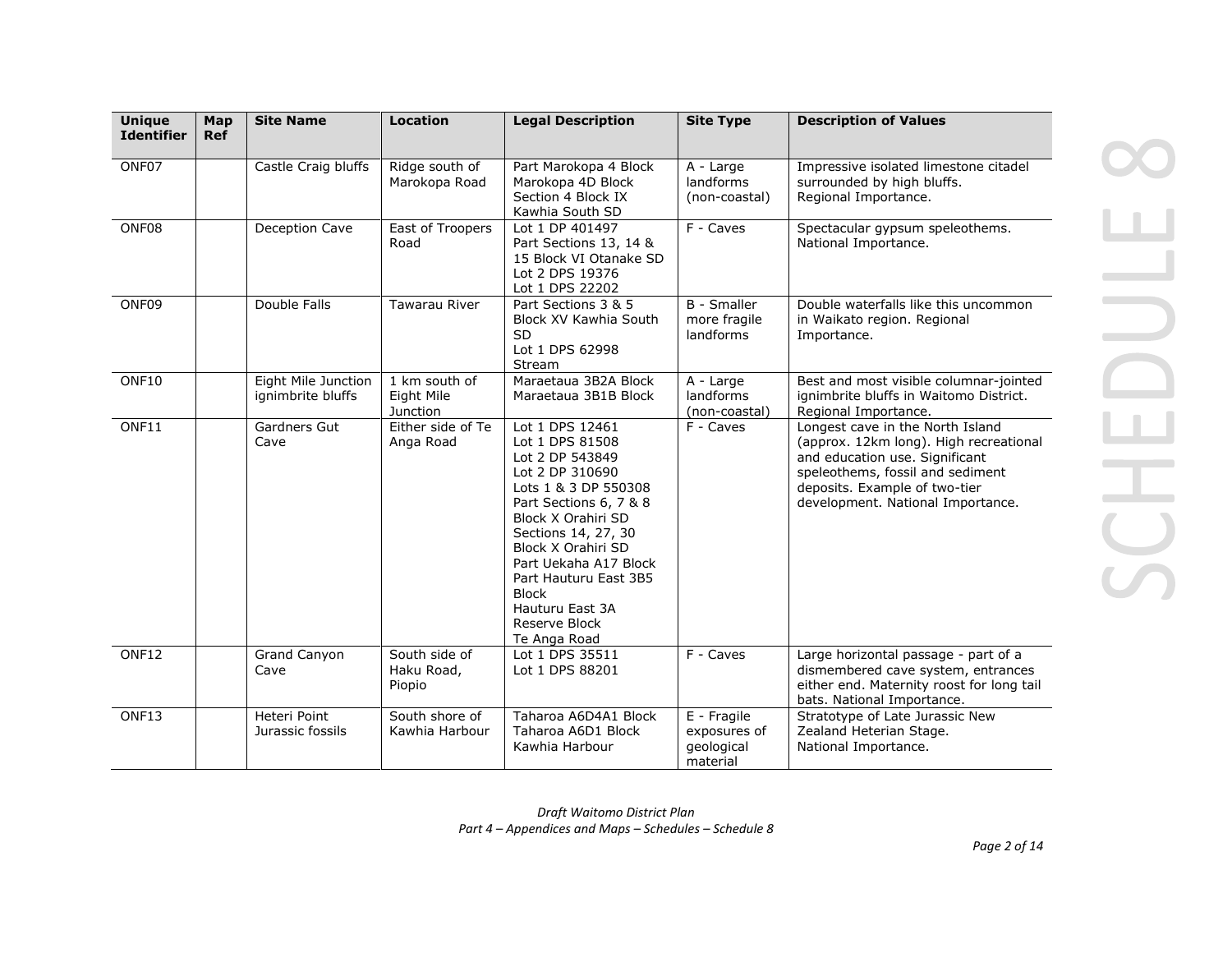| <b>Unique</b><br><b>Identifier</b> | Map<br><b>Ref</b> | <b>Site Name</b>                                                              | <b>Location</b>                                   | <b>Legal Description</b>                                                                         | <b>Site Type</b>                                      | <b>Description of Values</b>                                                                                                                                                                                                                                  |
|------------------------------------|-------------------|-------------------------------------------------------------------------------|---------------------------------------------------|--------------------------------------------------------------------------------------------------|-------------------------------------------------------|---------------------------------------------------------------------------------------------------------------------------------------------------------------------------------------------------------------------------------------------------------------|
| ONF14                              |                   | Hikurangi Falls,<br>Paritikona Stream                                         | Paritikona Road,<br>Mangaokewa                    | Lot 1 DP 13188                                                                                   | <b>B</b> - Smaller<br>more fragile<br>landforms       | Named waterfall over hard early<br>Miocene sedimentary rocks.<br>Regional Importance.                                                                                                                                                                         |
| ONF15                              |                   | <b>Hollow Hill Cave</b>                                                       | <b>Hollow Hill</b><br>Reserve,<br>Hauturu. DoC    | Lots 1 & 2 DPS 7481                                                                              | F - Caves                                             | Largest cave chamber in North Island.<br>Large horizontal stream passage, three<br>small inlet passages; excellent<br>speleothems. Regional Importance.                                                                                                       |
| ONF16                              |                   | Kairimu Cave<br>System                                                        | West of end of<br>Kairimu Road                    | Lots 1 & 2 DP 418282                                                                             | F - Caves                                             | Several named caves that may be<br>linked. Significant sedimentary<br>deposits, biota and speleothems.<br>Regional Importance.                                                                                                                                |
| ONF17                              |                   | Kawhia West<br>Coast Early to<br>middle Jurassic<br>fossiliferous<br>sequence | On west coast<br>south of Kawhia<br>Harbour mouth | Taharoa A1B2 Block<br>Section 34 Parawai<br><b>MAORI TNSP</b><br>Paper Road                      | E - Fragile<br>exposures of<br>geological<br>material | Most important, continuous and<br>fossiliferous Lower to Middle Jurassic<br>sequence in New Zealand. Stratotypes<br>of NZ Jurassic stages Ururoan and<br>Aratauran. Includes important<br>Dactylioceras bed with a rich fossil<br>fauna. National Importance. |
| ONF18                              |                   | Kiritehere Coast<br>Triassic section                                          | For 7km south<br>from Kiritehere<br>Beach         | Section 3A & 6 Block I<br>Whareorino SD<br>Kinohaku West H1B2<br><b>Block</b><br>Lot 1 DPS 73112 | E - Fragile<br>exposures of<br>geological<br>material | Best continuous exposure of Triassic<br>sequence in North Island including<br>many New Zealand stages and rich<br>fossil beds. National Importance.                                                                                                           |
| ONF19                              |                   | Kuratahi Cave                                                                 | West of<br>Mangaotaki<br>Road, Piopio             | Puketiti 4C & 5D Block                                                                           | F - Caves                                             | Kuratahi has dendritic development,<br>gypsum crystal trees and other<br>significant gypsum speleothems,<br>sediment deposits. Regional<br>Importance.                                                                                                        |
| ONF <sub>20</sub>                  |                   | Lake Harihari<br>sand-dune<br>dammed lake                                     | South of<br>Taharoa                               | Taharoa A7A2A Block<br>Part Section 11 Block III<br>Marokopa SD<br>Taharoa A7J13B2B Block        | <b>B</b> - Smaller<br>more fragile<br>landforms       | One large and one small lake dammed<br>by moving coastal sand dunes,<br>surrounded by swamp lands. Regional<br>Importance.                                                                                                                                    |
| ONF21                              |                   | Lake Rotokawau                                                                | South Waitomo                                     | Waitomo A12B & A12A2<br><b>Blocks</b>                                                            | <b>B</b> - Smaller<br>more fragile<br>landforms       | Small lake at head of small side valley<br>of unknown origin - landslide blocked<br>or karst solution. Surrounded by native<br>forest. Regional Importance.                                                                                                   |
| ONF <sub>22</sub>                  |                   | Lake Rotokotuku                                                               | East of Te Kuiti                                  | Kaingaika A17 Block<br>Part of Tate Road                                                         | <b>B</b> - Smaller<br>more fragile<br>landforms       | Well defined small lake with no<br>overflow drainage in limestone area.<br>Regional Importance.                                                                                                                                                               |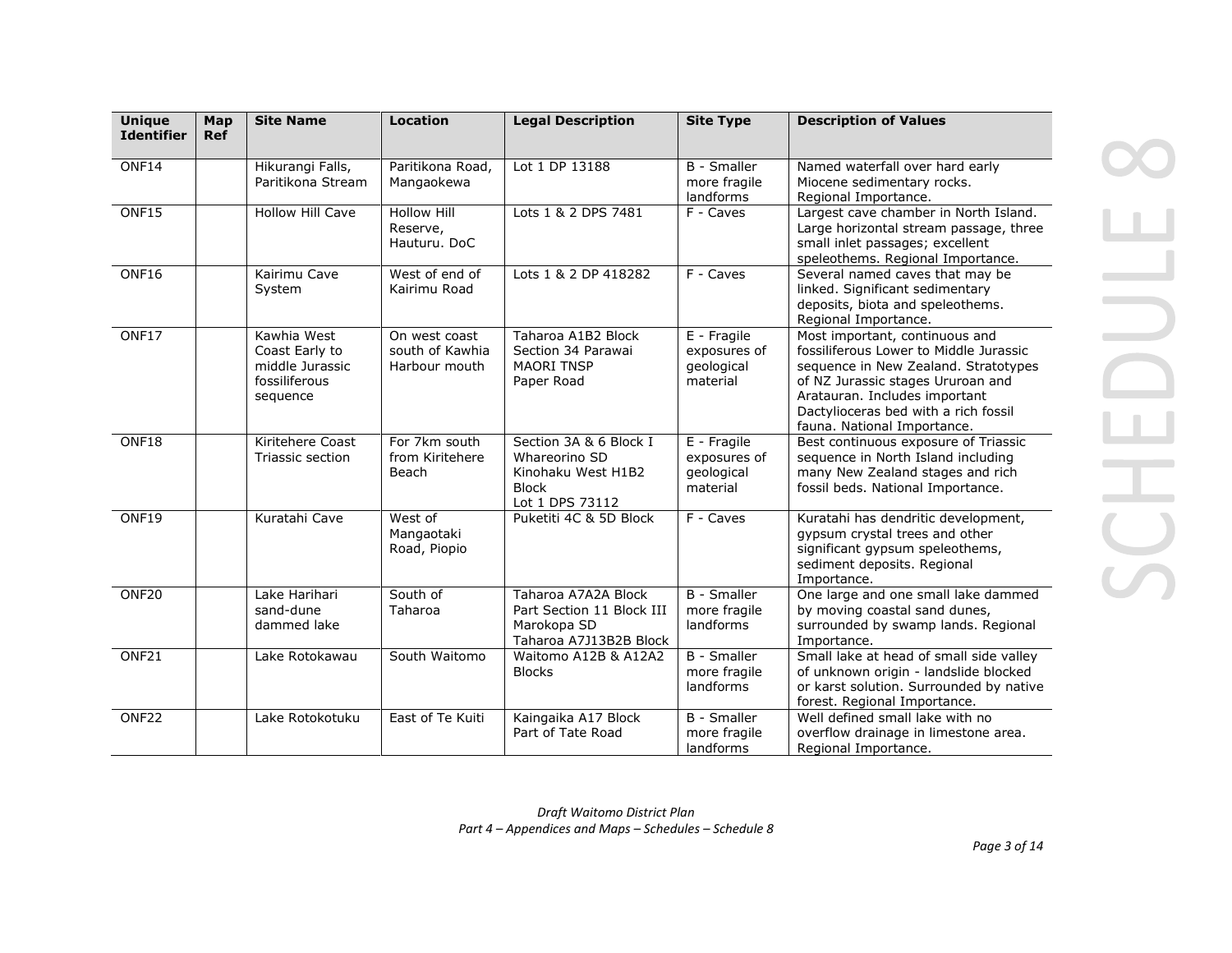| <b>Unique</b><br><b>Identifier</b> | Map<br><b>Ref</b> | <b>Site Name</b>                                         | <b>Location</b>                                              | <b>Legal Description</b>                                                                                                                                                                                                                                                                | <b>Site Type</b>                                                       | <b>Description of Values</b>                                                                                                                                                |
|------------------------------------|-------------------|----------------------------------------------------------|--------------------------------------------------------------|-----------------------------------------------------------------------------------------------------------------------------------------------------------------------------------------------------------------------------------------------------------------------------------------|------------------------------------------------------------------------|-----------------------------------------------------------------------------------------------------------------------------------------------------------------------------|
| ONF <sub>23</sub>                  |                   | Lake Taharoa<br>dune-dammed<br>lakes                     | Taharoa, south<br>of Kawhia                                  | TAHAROA A7 J13 A<br><b>Block</b><br>Taharoa A7A2A Block<br>Part Taharoa A7A Block                                                                                                                                                                                                       | A - Large<br>landforms<br>(non-coastal)                                | Largest dune-dammed lake on Waikato<br>west coast and several smaller ones.<br>Regional Importance.                                                                         |
| ONF <sub>24</sub>                  |                   | Lower Mangaotaki<br>Gorge                                | On either side of<br>SH3, 12-14 km<br>southwest of<br>Piopio | Part Section 5, 13 Block<br><b>III Awakino East SD</b><br>Puketiti 2B2E2B Block<br>Section 4, 13 Block III<br>Awakino East SD<br>Lot 1 DPS 57443<br>Section 1 SO 58593<br>Part of Stream<br>Part of SH3                                                                                 | A - Large<br>landforms<br>(non-coastal)                                | Most publicly visible limestone gorge in<br>Waitomo District. Regional<br>Importance.                                                                                       |
| ONF <sub>25</sub>                  |                   | Mahoenui coal<br>mine Miocene coal<br>measures           | 7 km north of<br>Awakino gorge<br>tunnel                     | Part Mahoenui A1 Block                                                                                                                                                                                                                                                                  | D - Robust<br>exposures of<br>qeological<br>material (non-<br>coastal) | <b>Exposures of Miocene Mokau</b><br>Formation and Maryville Coal<br>Measures, with under and overlying<br>marine sandstones. Many thin coal<br>seams. Regional Importance. |
| ONF <sub>26</sub>                  |                   | Mangaokewa<br>Stream scalloped<br>ignimbrite bluffs      | North side of<br>Mangaokewa<br>Road                          | Section 5 Block XI<br>Pakaumanu SD                                                                                                                                                                                                                                                      | <b>B</b> - Smaller<br>more fragile<br>landforms                        | Easily seen, unusual scalloped bluffs of<br>ignimbrite with small waterfall.<br>Regional Importance.                                                                        |
| ONF <sub>27</sub>                  |                   | Mangaokewa<br>Valley ignimbrite-<br>capped castle hill   | North side of<br>Mangaokewa<br>Road                          | Part Section 10 Block XI<br>Pakaumanu SD                                                                                                                                                                                                                                                | <b>B</b> - Smaller<br>more fragile<br>landforms                        | Best and most easily seen example of<br>an ignimbrite-capped steep-sided<br>circular hill (butte-like) in region.<br>Regional Importance.                                   |
| ONF28                              |                   | Mangaorongo<br>limestone gorge<br>and natural<br>bridges | 7 km along<br>Mangaorongo<br>Stream                          | Lot 2 DP 10929<br>Sections 30 & 31 Block<br>II Awakino East SD<br>Section 6 Block XIV<br>Maungamangero SD<br>Lot 2 DPS 86365<br>Crown Land<br>Lot 1 DPS 88201<br>Part Lot 1 DPS 21756<br>Part Sections 1 & 8<br><b>Block II Awakino East</b><br><b>SD</b><br>Mangaorongo Road<br>Stream | <b>B</b> - Smaller<br>more fragile<br>landforms                        | Spectacular limestone gorge with karst<br>bluffs and rocks, several natural<br>bridges. Regional Importance.                                                                |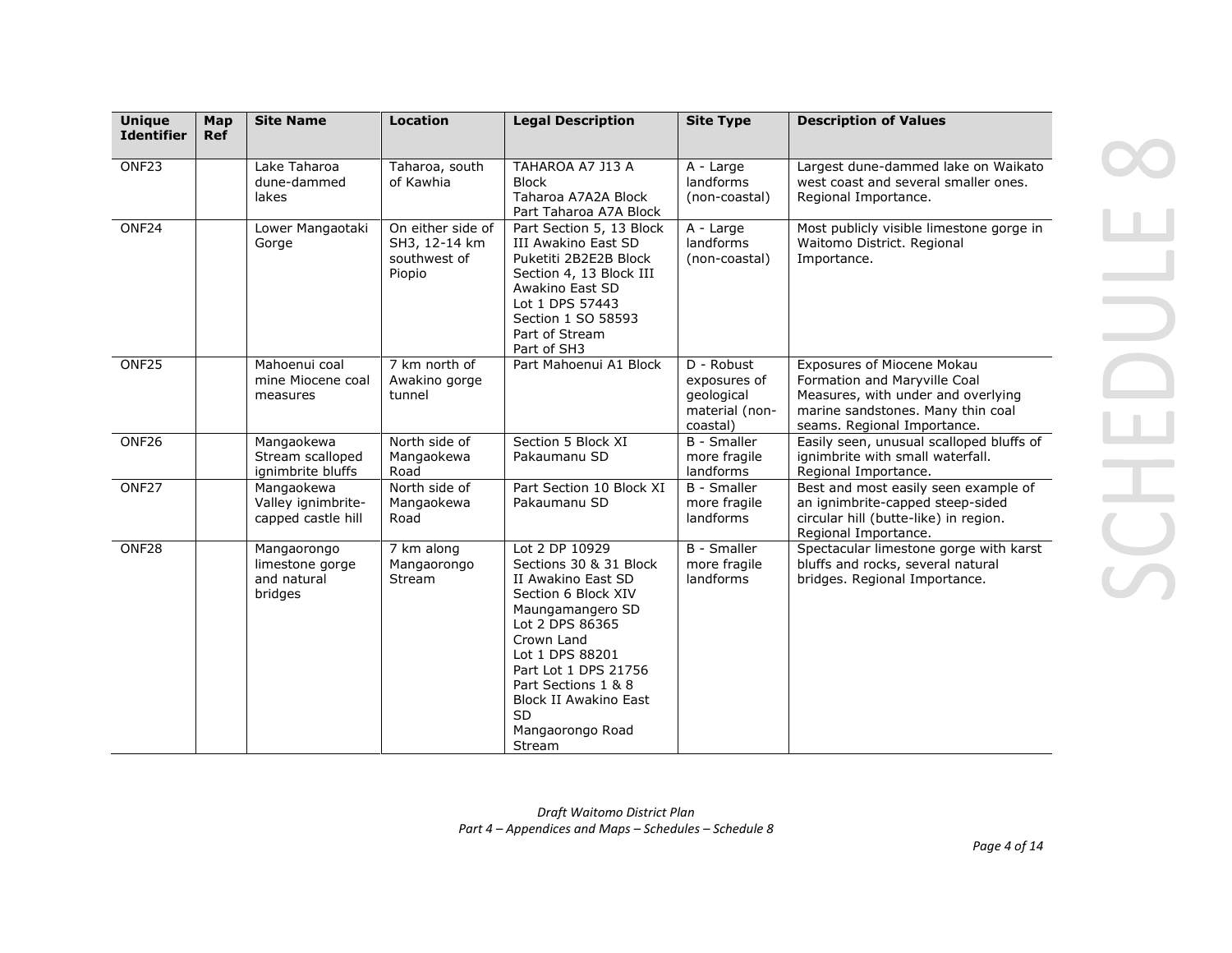| <b>Unique</b><br><b>Identifier</b> | Map<br><b>Ref</b> | <b>Site Name</b>                                                                      | <b>Location</b>                                                             | <b>Legal Description</b>                                                                                                                                                                                                                                                                                                                                                                 | <b>Site Type</b>                                | <b>Description of Values</b>                                                                                                                                                                                                                                                                                                                                                            |
|------------------------------------|-------------------|---------------------------------------------------------------------------------------|-----------------------------------------------------------------------------|------------------------------------------------------------------------------------------------------------------------------------------------------------------------------------------------------------------------------------------------------------------------------------------------------------------------------------------------------------------------------------------|-------------------------------------------------|-----------------------------------------------------------------------------------------------------------------------------------------------------------------------------------------------------------------------------------------------------------------------------------------------------------------------------------------------------------------------------------------|
| ONF29                              |                   | Mangaotaki<br>overhang                                                                | North side of<br>Mangaotaki<br>Road, west of<br>Piopio                      | Section 42 Block VII<br>Maungamangero SD<br>Lot 2 DP 486511<br>Lot 2 Sec 11 Block VII<br>Maungamangero SD                                                                                                                                                                                                                                                                                | <b>B</b> - Smaller<br>more fragile<br>landforms | Best "breaking-wave" overhang in the<br>region. Easily visible from public road.<br>National Importance.                                                                                                                                                                                                                                                                                |
| ONF30                              |                   | Mangapohue<br>natural bridge                                                          | North side of Te<br>Anga Road                                               | Lots 1 & 2 DPS 8794<br>Part Kinohaku West<br>L2B1 Block<br>Part Taumatatotara 1A2<br><b>Block</b><br>Stream                                                                                                                                                                                                                                                                              | <b>B</b> - Smaller<br>more fragile<br>landforms | One of most spectacular and<br>accessible natural bridges in North<br>Island.<br>Tourist feature, unusual in that it has 2<br>tiers. National Importance.                                                                                                                                                                                                                               |
| ONF31                              |                   | Mangapohue-<br>Hauturu Road<br>polygonal karst                                        | Northeast side<br>of Te Anga<br>Road, and either<br>side of Hauturu<br>Road | Lot 2 DP 336434<br>Section 3 Block IX<br>Orahiri SD<br>Part Section 10 Block<br>XII Kawhia South SD<br>Lot 1 DP 408891<br>Lots 1 & 2 DPS 90176<br>Lot 1 DPS 76476<br>Lot 1 DPS 73365<br>Lots 1, 2, 3 DP 493460<br>Section 2 Block V Orahiri<br><b>SD</b><br>Part Section 3 Block V<br>Orahiri SD<br>Lot 1 DPS 86369<br>Section 11 Block IX<br>Orahiri SD<br>Hauturu Road<br>Te Anga Road | A - Large<br>landforms<br>(non-coastal)         | Most accessible and readily seen (from<br>roads) area of temperate cockpit<br>polygonal karst in NZ. Includes<br>disappearing streams, blind valleys,<br>sinkholes, springs, arches and fluted<br>bluffs. Includes sinkholes, dry valleys,<br>caves and bridges. International<br>Importance.                                                                                           |
| ONF32                              |                   | Mangapu Cave<br>System<br>Includes Lost<br>World, Hamland<br>Hole, Wellington<br>Hole | Between<br>Oparure and<br><b>Troopers Roads</b>                             | Lots 1 & 2 DPS 85156<br>Lot 1 DPS 45583<br>Lot 1 DPS 92476<br>Lot 1 DPS 77191<br>Lot 2 DP 327172<br>Lot 2 DPS 76735<br>Lot 2 DPS 64000<br>Part Kinohaku East<br>2No24C & 2No24D1<br><b>Blocks</b>                                                                                                                                                                                        | $F -$ Caves                                     | Claimed to be the second largest<br>underground river in North Island.<br>Many important speleothems including<br>the only calcite shields and the only<br>aragonite speleothems so far<br>recognised in North Island. Major use<br>for tourism and recreation. Two side<br>caves nearby have some of densest<br>straws and best calcite speleothem<br>assemblages in New Zealand. Best |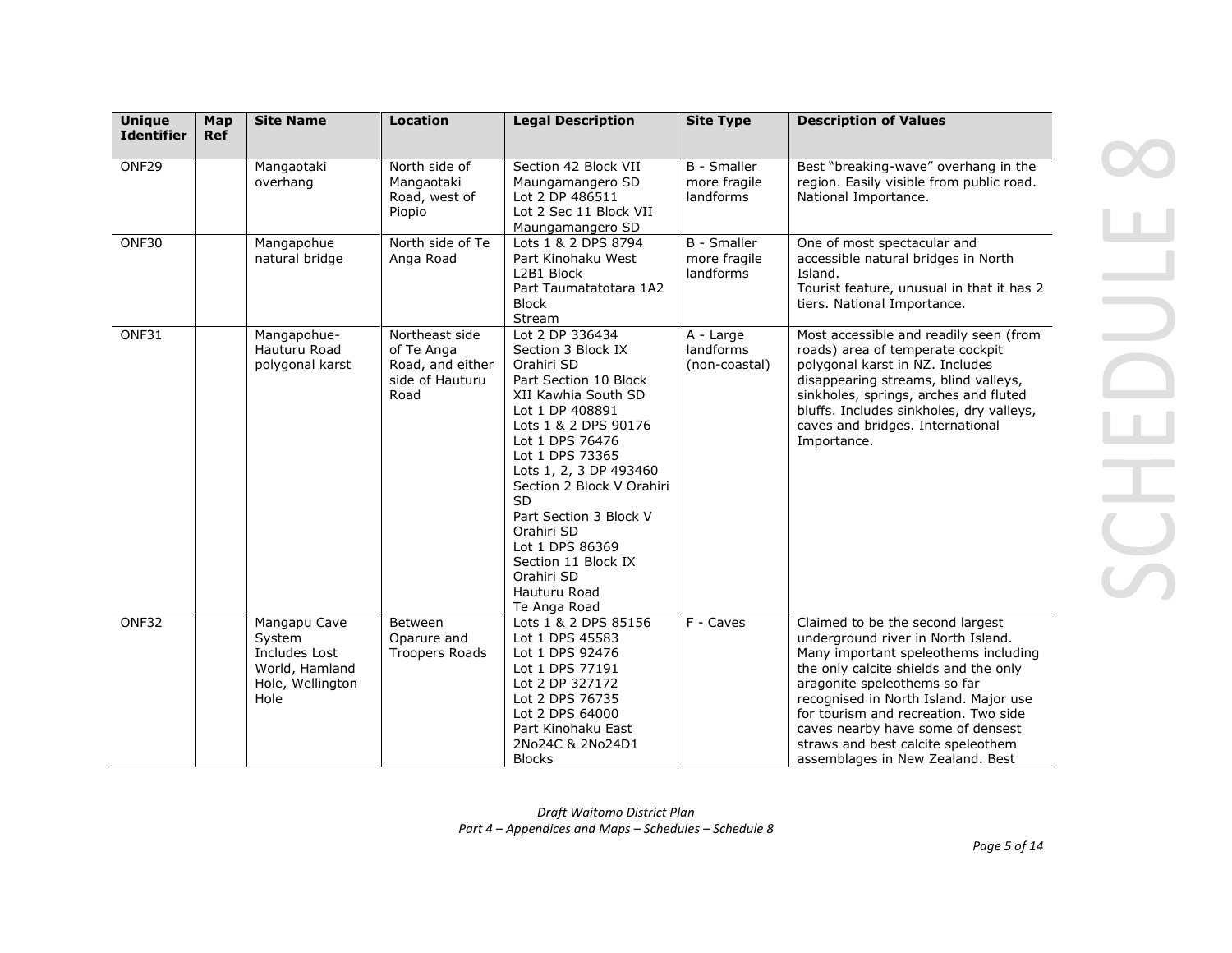| <b>Unique</b><br><b>Identifier</b> | Map<br><b>Ref</b> | <b>Site Name</b>                                       | <b>Location</b>                                                            | <b>Legal Description</b>                                                                                                                                                                                                                                                      | <b>Site Type</b>                        | <b>Description of Values</b>                                                                                                                                                                                                                                                                                                                               |
|------------------------------------|-------------------|--------------------------------------------------------|----------------------------------------------------------------------------|-------------------------------------------------------------------------------------------------------------------------------------------------------------------------------------------------------------------------------------------------------------------------------|-----------------------------------------|------------------------------------------------------------------------------------------------------------------------------------------------------------------------------------------------------------------------------------------------------------------------------------------------------------------------------------------------------------|
|                                    |                   |                                                        |                                                                            | Kinohaku East<br>2No24D2B Block<br>Section 38 Block II<br>Otanake SD<br>Pakeho A 18, 19A & 19B<br><b>Blocks</b><br><b>Troopers Road</b>                                                                                                                                       |                                         | example of karst window in New<br>Zealand.<br>National Importance.                                                                                                                                                                                                                                                                                         |
| ONF33                              |                   | Mangapu Gorge<br>and blind valley                      | South east of<br>Oparure Road                                              | Lots 1 & 2 DP 442789<br>Lot 1 DPS 92476<br>Lot 1 DPS 77191<br>Lot 2 DPS 76735<br>Lot 4 DP 10239<br>Lot 2 DPS 85156<br>Lot 1 DPS 5484<br>Whiroroa 1 & A1 Blocks<br>Part Kinohaku East<br>2No24B1 Block                                                                         | A - Large<br>landforms<br>(non-coastal) | Where the Mangapu Stream sinks is<br>best example of a blind valley in the<br>Waitomo District. Regional<br>Importance.                                                                                                                                                                                                                                    |
| ONF34                              |                   | Mangawharawhara<br>Stream natural<br>bridges & tunnels | 4 km of stream<br>course, south of<br>Haki Road,<br>Piopio                 | Puketiti 3A, 4B, 4C,<br>3B2D Blocks<br>Lot 1 DPS 35511<br>Lot 1 DPS 88201<br>Lot 1 DP 12503                                                                                                                                                                                   | A - Large<br>landforms<br>(non-coastal) | Spectacular karst landscape including<br>Mangawharawhara Cavern, one of the<br>two largest natural tunnels in the<br>North Island. The presence of 2<br>tunnels and 5 bridges of such large<br>size along one stream is unique in New<br>Zealand. Catchment with numerous<br>dolines, stream sinks, blind valleys and<br>resurgences. National Importance. |
| ONF35                              |                   | Mangawhitikau<br>Gorge                                 | 3km length of<br>stream bed, east<br>of end of<br>Waipapa Road,<br>Waitomo | Lots 1 & 2 DPS 90988<br>Lot 1 DPS 80752<br>Lot 1 DPS 88192<br>Lot 1 DPS 20590<br>Lot 2 DPS 82239<br>Pakeho A12, A13, A14<br><b>Blocks</b><br>Section 13 Block XIV<br>Orahiri SD<br>Sections 16 & 17 Block<br>XIII Orahiri SD<br>Section 6 Block I<br>Otanake SD<br>Paper Road | A - Large<br>landforms<br>(non-coastal) | Spectacular 1 km-long slit gorge<br>incised in Oligocene limestone.<br>Scenically attractive towering<br>limestone karst formations. Runs into<br>large glowworm cave. Regional<br>Importance.                                                                                                                                                             |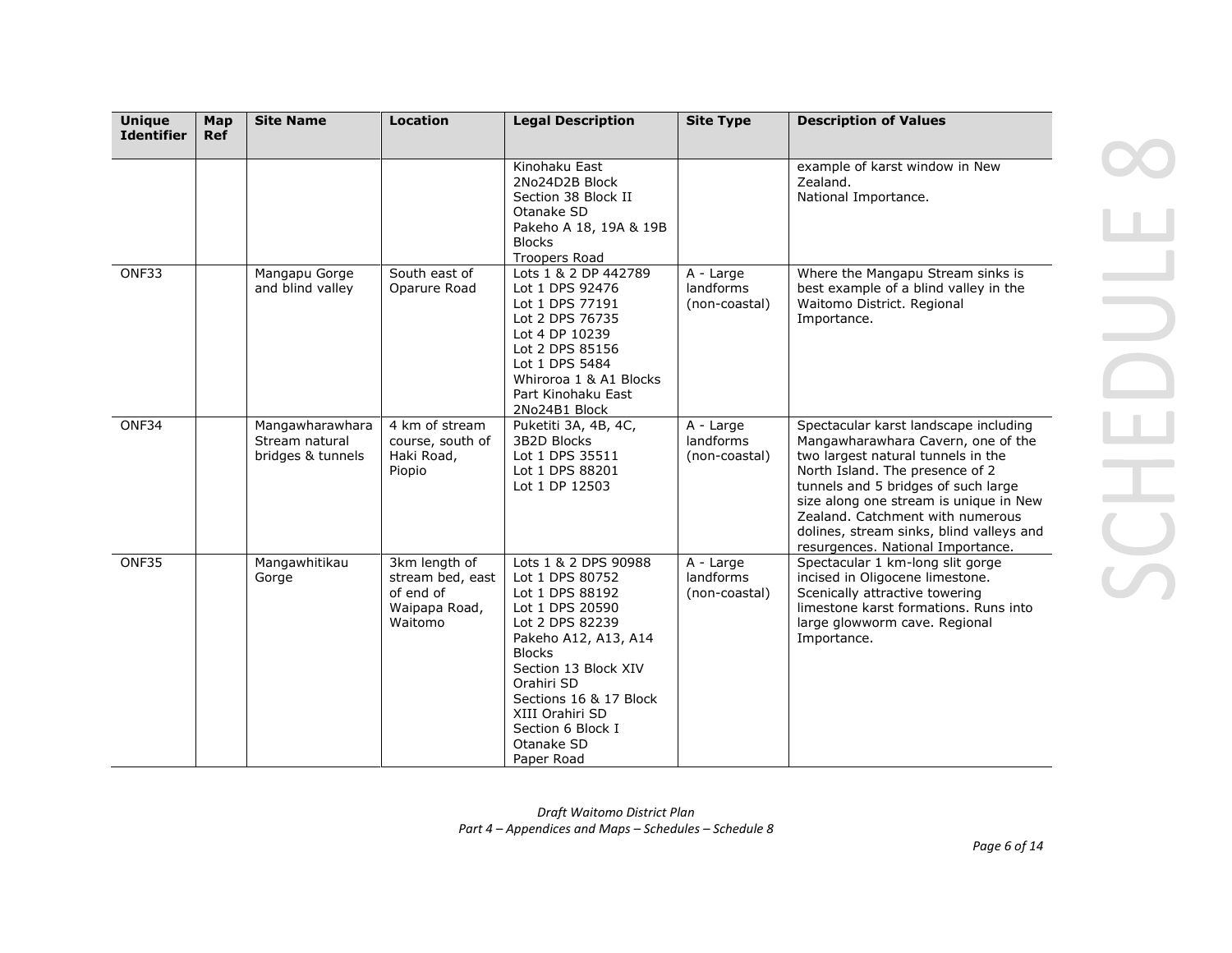| <b>Unique</b><br><b>Identifier</b> | Map<br><b>Ref</b> | <b>Site Name</b>                                                  | <b>Location</b>                                                         | <b>Legal Description</b>                                                                                                                                                                                                    | <b>Site Type</b>                                                       | <b>Description of Values</b>                                                                                                                                                                                                                                                                                                                                                                      |
|------------------------------------|-------------------|-------------------------------------------------------------------|-------------------------------------------------------------------------|-----------------------------------------------------------------------------------------------------------------------------------------------------------------------------------------------------------------------------|------------------------------------------------------------------------|---------------------------------------------------------------------------------------------------------------------------------------------------------------------------------------------------------------------------------------------------------------------------------------------------------------------------------------------------------------------------------------------------|
| ONF36                              |                   | Mangawhitikau<br>Cave System                                      | South side of<br>Boddies Road,<br>Waitomo                               | Lot 1 DPS 90193<br>Lot 1 DPS 88192<br>Lot 2 DPS 82239<br>Lot 2 DPS 90988<br>Lot 3 DP 415545<br>Pakeho A5, A6, A7<br><b>Blocks</b><br>Pakeho A9 (Urupa)<br><b>Block</b><br>Pakeho A11, A12, A13,<br>A14 Blocks<br>Paper Road | F - Caves                                                              | One of the largest river caves in North<br>Island. High recreational and tourist<br>value. Over 8 km of cave passage.<br>Classic two-tiered geomorphic<br>development and dry valley leading to<br>former stream cave upstream.<br>Includes Mason's Dry Cave (fossil<br>deposits), Flood Caverns, Mason's<br>Glowworm Cave, Mangawhitikau Gorge<br>and other small caves. National<br>Importance. |
| ONF37                              |                   | Marokopa Falls                                                    | Next to Te Anga<br>Road                                                 | Sections 26 & 27 Block<br>X Kawhia South SD<br>Part Section 4 Block X<br>Kawhia South SD<br>Part Section 7 Block X<br>Kawhia South SD<br>Te Anga Road<br>Stream                                                             | <b>B</b> - Smaller<br>more fragile<br>landforms                        | Largest waterfall in Waitomo District.<br>Spectacular high falls flow over<br>greywacke bluff from level of<br>Oligocene peneplain. Regional<br>Importance.                                                                                                                                                                                                                                       |
| ONF38                              |                   | Marokopa Road<br>quarry Jurassic<br>fauna                         | On side of<br>Marokopa Valley<br>Road                                   | Section 19 Block VI<br>Marokopa SD<br>Marokopa Road                                                                                                                                                                         | D - Robust<br>exposures of<br>geological<br>material (non-<br>coastal) | Richest middle Jurassic fossil fauna in<br>New Zealand. National Importance.                                                                                                                                                                                                                                                                                                                      |
| ONF39                              |                   | Marokopa River<br>natural tunnel and<br>Te Ana Kapiti<br>Cave     | Within<br>Kokakoroa<br>polygonal karst<br>overlay area                  | Part Lot 5B DP 7464<br>Taumatatotara A5<br>(Residue) Block                                                                                                                                                                  | <b>B</b> - Smaller<br>more fragile<br>landforms                        | One of two largest natural tunnel<br>features in the North Island, Contains<br>speleothems and glow-worms.<br>National Importance.                                                                                                                                                                                                                                                                |
| ONF40                              |                   | Marokopa Coast<br>Triassic-Jurassic<br>fossil-bearing<br>sequence | Between<br>Marokopa and<br>Kiritehere in<br>coastal cliffs and<br>rocks | Kinohaku West P2A<br><b>Block</b><br>Section 5 Block VI<br>Marokopa SD<br>Lot 1, 2, 3, 4 DPS 13923<br>Paper Road                                                                                                            | E - Fragile<br>exposures of<br>geological<br>material                  | Most complete and best exposed<br>sequence through upper Triassic strata<br>in the North Island, National<br>Importance.                                                                                                                                                                                                                                                                          |
| ONF41                              |                   | Marokopa River<br>mouth sandspit<br>and dune field                | North side of<br>Marokopa River<br>mouth                                | Marokopa 6 Block<br>Marokopa Reserve Block<br>Marokopa River                                                                                                                                                                | C - Dynamic<br>landforms and<br>features in the<br>coastal zone        | One of the most pristine southward-<br>extending sandspits on the west<br>Waikato coastline. Fixed dunes and<br>swamps at north end. Regional<br>Importance.                                                                                                                                                                                                                                      |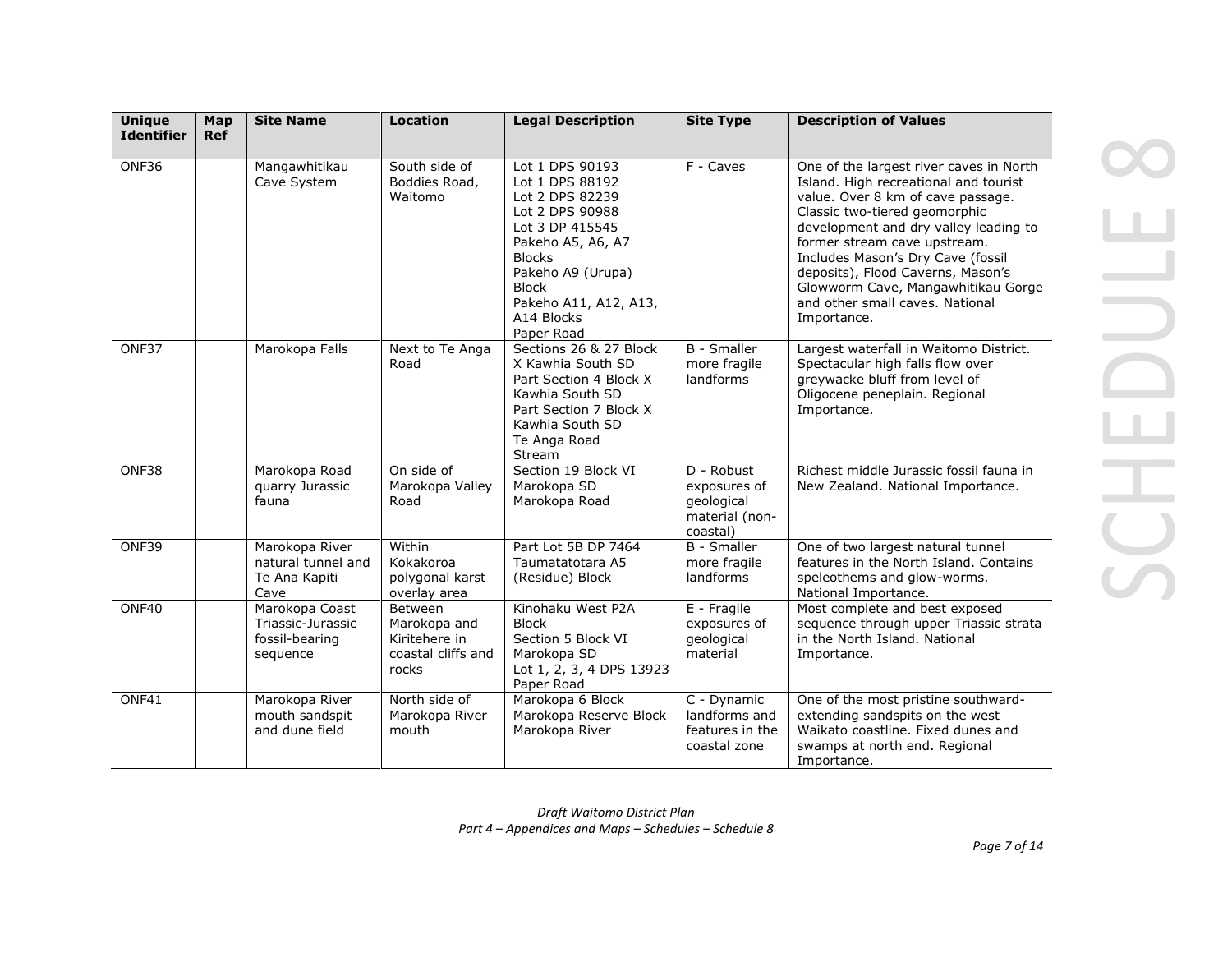| <b>Unique</b>     | Map        | <b>Site Name</b>                | <b>Location</b>                            | <b>Legal Description</b>                                                                                                                                                                                                                                                                                                                                                                                                                                                                                                                                                                                                                                                                                                                  | <b>Site Type</b>                                                | <b>Description of Values</b>                                                                                            |
|-------------------|------------|---------------------------------|--------------------------------------------|-------------------------------------------------------------------------------------------------------------------------------------------------------------------------------------------------------------------------------------------------------------------------------------------------------------------------------------------------------------------------------------------------------------------------------------------------------------------------------------------------------------------------------------------------------------------------------------------------------------------------------------------------------------------------------------------------------------------------------------------|-----------------------------------------------------------------|-------------------------------------------------------------------------------------------------------------------------|
| <b>Identifier</b> | <b>Ref</b> |                                 |                                            |                                                                                                                                                                                                                                                                                                                                                                                                                                                                                                                                                                                                                                                                                                                                           |                                                                 |                                                                                                                         |
| ONF42             |            | Mokau River<br>estuary          | Lower 3 km of<br>Mokau River               | Motutawa Block<br>Crown Land Survey<br>Office Plan 18074<br>Lot 2 DP 498807<br>Lot 3 DP 411632<br>Lots 4, 5, 6 DP 7459<br>Lot 27 DP 3174<br>Part Lot 2 DP 11321<br>Part Hingarangi Kauri 3A<br><b>Block</b><br>Sections 12, 23, 24, 26,<br>27, 28 Block I Awakino<br><b>SD</b><br>Sections 2, 6 Block II<br>Awakino SD<br>Part Section 3 Block II<br>Awakino SD<br>Mokau Mohakatino 1C2B<br>Part Mokau Mohakatino<br>2C3A1 & 2C3A2 Blocks<br>Part Section 1 SO 13220<br>Part Section 6 Block I<br>Tainui SD<br>Section 1 Block I Tainui<br>SD<br>Sections 1, 2, 3, 4, 5, 7<br>Block II Tainui SD<br>Sections 1, 2 SO 13604<br>Section 18 Block XI<br>Mokau VILL<br>Section 5 Block VII<br>Mokau VILL<br>Te Mahoe Road<br>State Highway H3 | C - Dynamic<br>landforms and<br>features in the<br>coastal zone | Most natural, least modified tidal<br>estuary in Waitomo District. Flooded<br>meandering river. Regional<br>Importance. |
| ONF43             |            | Ohaua Point<br>Jurassic fossils | South coast of<br>Kawhia Harbour           | SA Joseph GRANT<br>Part Wesleyan GRANT                                                                                                                                                                                                                                                                                                                                                                                                                                                                                                                                                                                                                                                                                                    | E - Fragile<br>exposures of<br>geological                       | Stratotype of Late Jurassic New<br>Zealand Ohauan Stage, with rich<br>macrofossils. National Importance.                |
| ONF44             |            | Omaru Falls                     | <b>Walking Track</b><br>from Omaru<br>Road | Section 2 Block VIII<br>Totoro SD                                                                                                                                                                                                                                                                                                                                                                                                                                                                                                                                                                                                                                                                                                         | material<br><b>B</b> - Smaller<br>more fragile<br>landforms     | Classic curtain waterfall held up by<br>thick cemented limestone unit. One of<br>highest single drop waterfalls in      |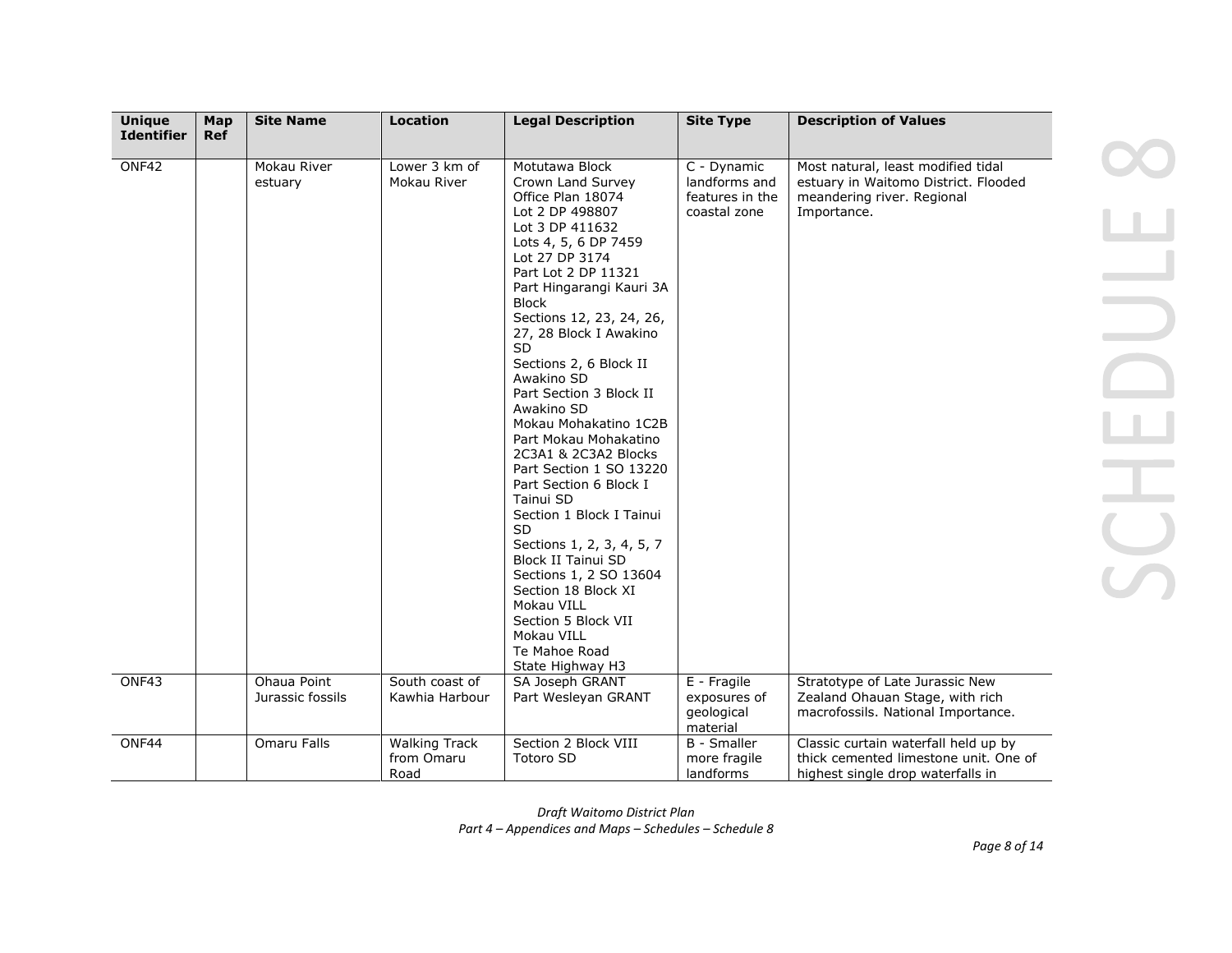| <b>Unique</b><br><b>Identifier</b> | Map<br><b>Ref</b> | <b>Site Name</b>                                        | <b>Location</b>                                     | <b>Legal Description</b>                                                                                                                        | <b>Site Type</b>                                                       | <b>Description of Values</b>                                                                                                                                                            |
|------------------------------------|-------------------|---------------------------------------------------------|-----------------------------------------------------|-------------------------------------------------------------------------------------------------------------------------------------------------|------------------------------------------------------------------------|-----------------------------------------------------------------------------------------------------------------------------------------------------------------------------------------|
|                                    |                   |                                                         |                                                     | Crown Land Block VII<br>(under action) Mapara<br><b>Survey District</b><br>Section 25 Block VII<br>Mapara SD<br>Stream                          |                                                                        | Waitomo District. Regional<br>Importance.                                                                                                                                               |
| ONF45                              |                   | Paparahia Cave                                          | Paparahia<br>Station                                | Lot 1 DPS 75032                                                                                                                                 | F - Caves                                                              | Stream passage in Miocene limestone<br>with beautiful speleothems.<br>Regional Importance.                                                                                              |
| ONF46                              |                   | Piripiri Public Cave                                    | North side Te<br>Anga Road                          | Part Section 4 Block X<br>Kawhia South SD                                                                                                       | F - Caves                                                              | Easily accessible small tourist cave,<br>free access. Speleothems inside<br>entrance cavern. Regional Importance.                                                                       |
| ONF47                              |                   | Pukeroa Cave<br>System                                  | West side of<br>Mangaorongo<br>Road                 | Section 2 SO 538954<br>Sections 12, 14, 15<br>Block II Awakino East<br><b>SD</b><br>Lot 1 DPS 50480<br>Part Lot 1 DPS 21756<br>Mangaorongo Road | F - Caves                                                              | Second deepest known cave in the<br>North Island. Crystal pools,<br>speleothems, fossils. Recreational use.<br>Major streamway, waterfalls, multiple<br>entrances. Regional Importance. |
| ONF48                              |                   | Puketiti Flower<br>Cave                                 | On Puketiti<br>Station                              | Lot 1 DPS 88201                                                                                                                                 | F - Caves                                                              | Speleothems - gypsum flowers. Gated<br>cave to protect the delicate cave<br>formations since 1970s. National<br>Importance.                                                             |
| ONF49                              |                   | Puketutu<br>ignimbrite<br>amphitheatre and<br>waterfall | South side of<br>SH30, 3 km<br>south of<br>Puketutu | Part Lot 1 DP 5312                                                                                                                              | <b>B</b> - Smaller<br>more fragile<br>landforms                        | Readily visible amphitheater of<br>columnar-jointed ignimbrite that has<br>been eroded back by small stream that<br>forms waterfall over it. Regional<br>Importance.                    |
| ONF50                              |                   | Pureora buried<br>forest                                | 3 km northeast<br>of Pureora<br>Village             | Section 3 SO 441383                                                                                                                             | E - Fragile<br>exposures of<br>geological<br>material                  | Best studied and most easily<br>accessible site of a forest and its forest<br>floor fauna knocked over and buried by<br>Taupo eruption 1800 years ago.<br>National Importance.          |
| ONF51                              |                   | Rauroa Stream<br>Jurassic fossils                       | North of north<br>end of Awakino<br>Gorge           | Lot 1 DPS 79871                                                                                                                                 | D - Robust<br>exposures of<br>geological<br>material (non-<br>coastal) | Rare sequence of middle Jurassic<br>marine fossil faunas. Regional<br>Importance.                                                                                                       |
| ONF52                              |                   | Reserve Cave                                            | On either side of<br>Tumutumu Road                  | Lot 3 DP 356799                                                                                                                                 | F - Caves                                                              | Contains thick ignimbrite deposits from<br>Kidnappers Tephra eruptions 1.2 Ma.                                                                                                          |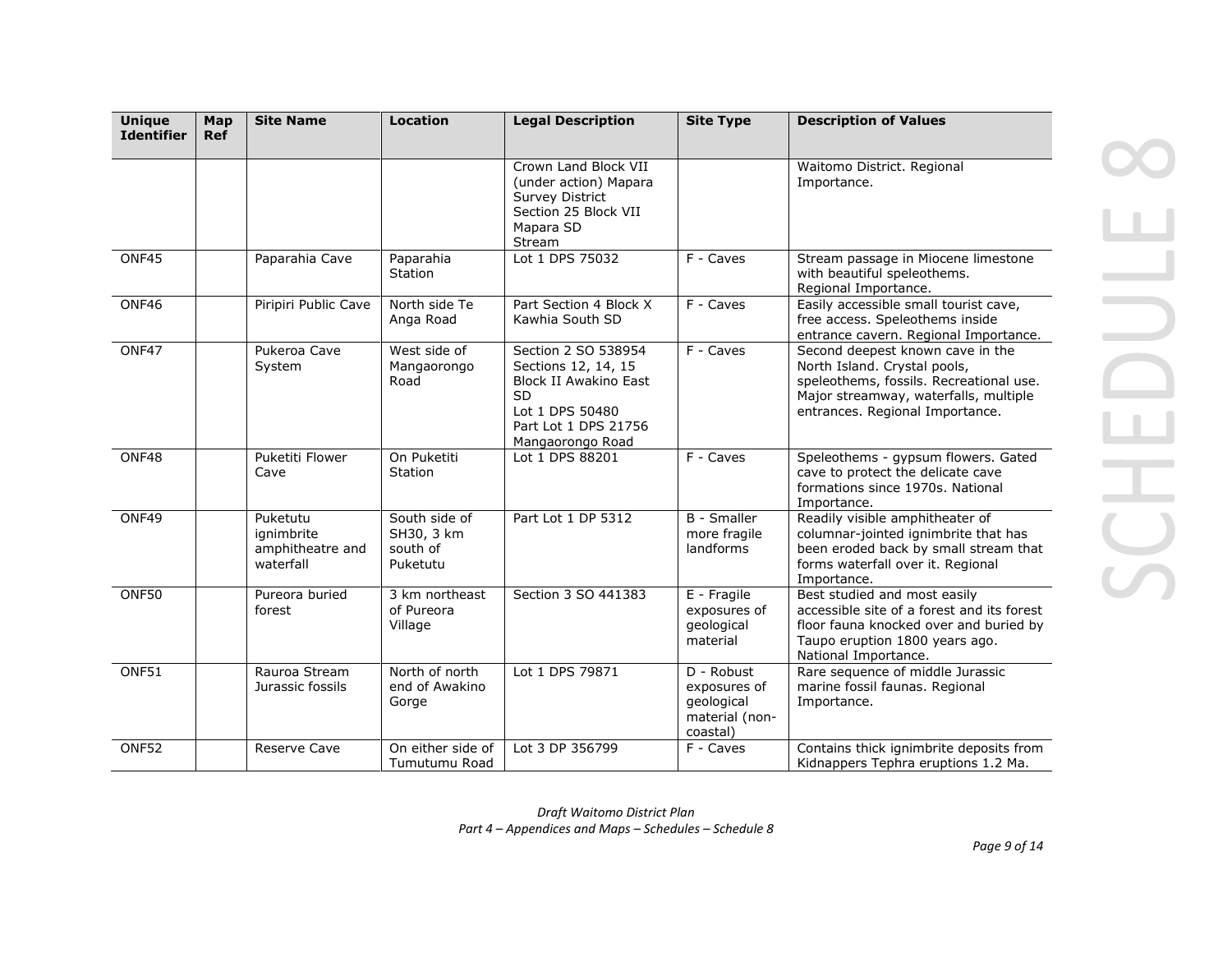| <b>Unique</b><br><b>Identifier</b> | Map<br><b>Ref</b> | <b>Site Name</b>                                                  | <b>Location</b>                               | <b>Legal Description</b>                                                                                                                                                                                                                                   | <b>Site Type</b>                                                       | <b>Description of Values</b>                                                                                                                                                                                                                                                       |
|------------------------------------|-------------------|-------------------------------------------------------------------|-----------------------------------------------|------------------------------------------------------------------------------------------------------------------------------------------------------------------------------------------------------------------------------------------------------------|------------------------------------------------------------------------|------------------------------------------------------------------------------------------------------------------------------------------------------------------------------------------------------------------------------------------------------------------------------------|
|                                    |                   |                                                                   |                                               | Part Section 25 Block X<br>Orahiri SD<br>Section 1 SO 40772<br>Lot 1 DP 356799<br>Tumutumu Road                                                                                                                                                            |                                                                        | Paleokarst fragment, oldest known<br>cave in the Waitomo area. National<br>Importance.                                                                                                                                                                                             |
| ONF53                              |                   | Ruakuri natural<br>bridge and karst                               | Just south of<br>Waitomo                      | Part Sections 2A, 6, 7<br>Block X Orahiri SD                                                                                                                                                                                                               | <b>B</b> - Smaller<br>more fragile<br>landforms                        | Spectacular tourist features. High<br>natural bridge with dog leg of Waitomo<br>Stream passing through it. National<br>Importance.                                                                                                                                                 |
| ONF54                              |                   | Ruakuri Cave                                                      | Just south of<br>Waitomo                      | Part Section 6 Block X<br>Orahiri SD<br>Section 22 Block X<br>Orahiri SD<br>Lot 1 DPS 80309<br>Waitomo A11A Block<br>Ruakuri Road                                                                                                                          | F - Caves                                                              | Major tourist cave. Large stream<br>passage. Speleothem assemblages.<br>Historic tourist cave. Approx. 4 km of<br>passage. Current tourism use.<br>Horizontal stream system containing c.<br>4 km of passage in Oligocene<br>limestone, some upper levels. National<br>Importance. |
| <b>ONF55</b>                       |                   | South Awakino<br><b>Bluffs and</b><br>waterfall                   | East side of<br>SH3, just south<br>of Awakino | Lot 1 DPS 21285<br>Section 2 SO 482206                                                                                                                                                                                                                     | A - Large<br>landforms<br>(non-coastal)                                | One of most visible high waterfalls in<br>District, Unusual bluffs of Miocene<br>sandstone showing groundwater<br>flowing through the sandstone and out<br>along the bluff. Regional Importance.                                                                                   |
| ONF56                              |                   | Southern Awakino<br>Gorge Miocene<br>unconformity on<br>greywacke | On side of SH3                                | Part Mahoenui 4B Block<br>State Highway 3                                                                                                                                                                                                                  | D - Robust<br>exposures of<br>geological<br>material (non-<br>coastal) | Excellent exposure of steeply dipping<br>Murihiku Supergroup rocks containing<br>rich Monotis beds unconformably<br>overlain by Mokau sandstone. Regional<br>Importance.                                                                                                           |
| ONF57                              |                   | Tawarau caves<br>and karst                                        | Mostly west of<br><b>Tawarau River</b>        | Lot 1 DP 418282<br>Section 17 Block II<br>Maungamangero SD<br>Part Kinohaku West SS1<br><b>Block</b><br>Part Section 5 Block XV<br>Kawhia South SD<br>Part Sections 6 & 12<br>Block XI Kawhia South<br><b>SD</b><br>Section 2 Block XIV<br>Kawhia South SD | A - Large<br>landforms<br>(non-coastal)                                | Most extensive cave and karst system<br>in North Island that is still under<br>natural forest. Regional Importance.                                                                                                                                                                |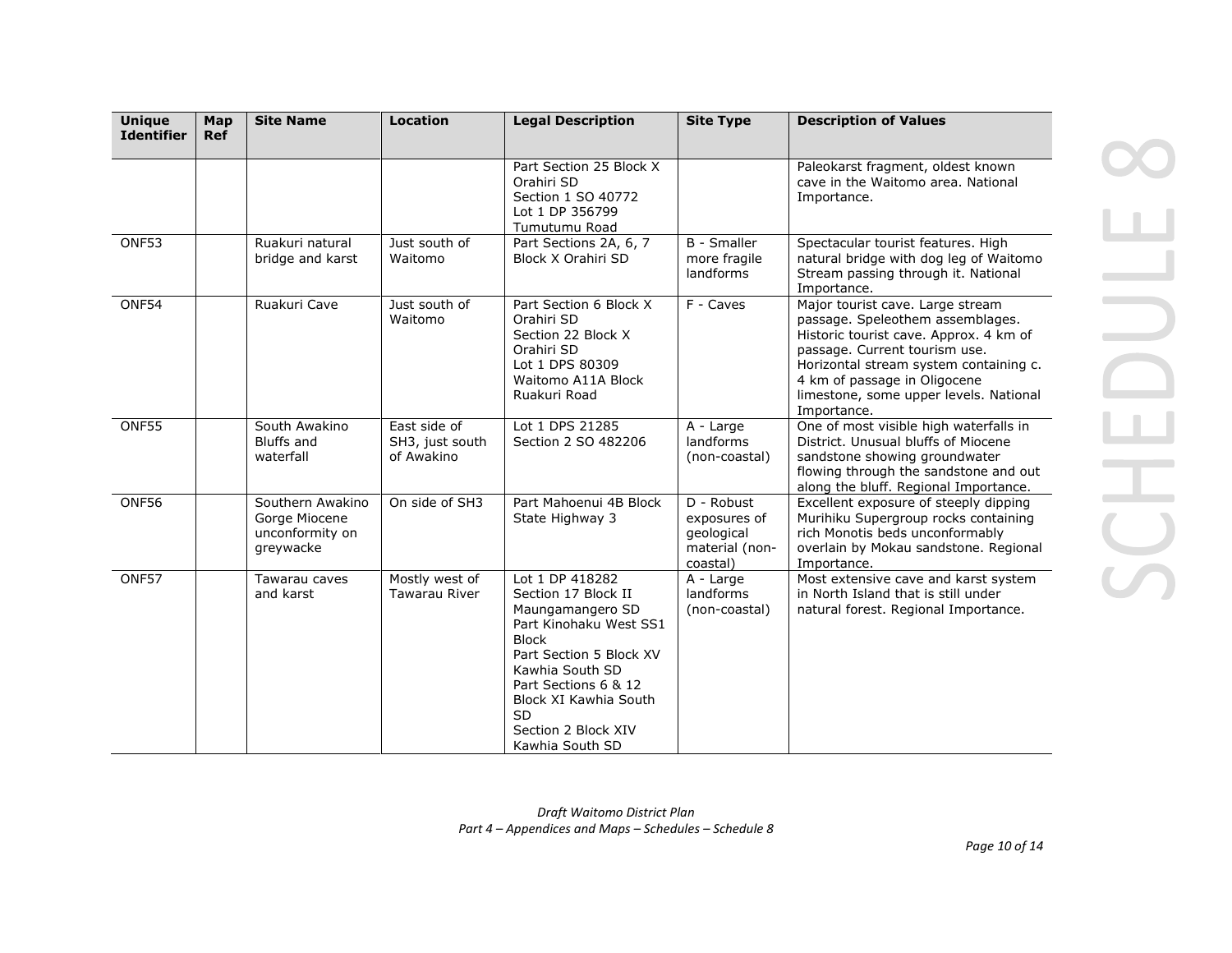| <b>Unique</b><br><b>Identifier</b> | Map<br><b>Ref</b> | <b>Site Name</b>                                                               | <b>Location</b>                                       | <b>Legal Description</b>                                                                                                                                   | <b>Site Type</b>                                      | <b>Description of Values</b>                                                                                                                                                                                             |
|------------------------------------|-------------------|--------------------------------------------------------------------------------|-------------------------------------------------------|------------------------------------------------------------------------------------------------------------------------------------------------------------|-------------------------------------------------------|--------------------------------------------------------------------------------------------------------------------------------------------------------------------------------------------------------------------------|
|                                    |                   |                                                                                |                                                       | Part Section 9 Block II<br>Maungamangero SD<br>Part Section 19 Block X<br>Kawhia South SD<br>Kinohaku West S1B2<br><b>Block</b><br>Speedies Road<br>Stream |                                                       |                                                                                                                                                                                                                          |
| ONF58                              |                   | <b>Tawarau Falls</b>                                                           | <b>Tawarau River</b>                                  | Taumatatotara A5<br>(Residue) Block                                                                                                                        | <b>B</b> - Smaller<br>more fragile<br>landforms       | 25 m high cascade waterfall over<br>Oligocene Te Kuiti Group rocks.<br>Regional Importance.                                                                                                                              |
| ONF59                              |                   | Te Maika Point<br>Jurassic sequence<br>and fossil forest                       | South head of<br>Kawhia Harbour<br>entrance           | Lot 64 DPS 60648<br>Paper Road                                                                                                                             | E - Fragile<br>exposures of<br>qeological<br>material | Second best Jurassic fossil forest in<br>New Zealand (after Curio Bay).<br>Stratotype of middle Triassic Te<br>Maikan Stage. Mostly non-marine<br>sedimentary sequence with tree<br>stumps in-situ. National Importance. |
| ONF60                              |                   | Ten Acre tomo<br>and associated<br>caves                                       | At end of<br>Mangaorongo<br>Road                      | Sections 6, 7 Block II<br>Awakino East SD<br>Lot 1 DPS 87113<br>Mangaorongo Road                                                                           | A - Large<br>landforms<br>(non-coastal)               | Impressive large collapse feature with<br>associated caves. Regional<br>Importance.                                                                                                                                      |
| ONF61                              |                   | <b>Totara Point and</b><br>Captain Kings<br>Shell Bed Jurassic<br>fossils      | South coast of<br>Kawhia Harbour                      | Part Section 36 Parawai<br><b>MAORI TNSP</b><br>Paper Road                                                                                                 | E - Fragile<br>exposures of<br>qeological<br>material | Lower part of stratotype of New<br>Zealand Late Jurassic Heterian Stage,<br>includes historically important Captain<br>Kings Shellbed containing a rich<br>bivalve and brachiopod fossils.<br>National Importance.       |
| ONF62                              |                   | <b>Totoro Gorge</b><br>karst                                                   | On Mokau River<br>upstream from<br><b>Totoro Road</b> | Lot 1 DPS 27278<br>Lot 1 DP 21072<br>Karuotewhenua B2B8B<br><b>Block</b><br>Wairoma Road<br>River                                                          | <b>B</b> - Smaller<br>more fragile<br>landforms       | Easily accessible and one of the best<br>examples of sculptured limestone<br>karstic river gorges and adjacent areas<br>in the District. Includes fluting, tors<br>and canyons. Regional Importance.                     |
| ONF63                              |                   | <b>Troopers Road</b><br>Cave System<br>(=Black system -<br>F1, Fred, Virginia) | Southwest of<br>Troopers Road                         | Part Karuotewhenua<br>3C2B Block<br>Lot 2 DP 435222<br>Lot 2 DP 11009<br>Lot 1 DP 9884                                                                     | F - Caves                                             | One of the most extensive cave<br>systems in North Island. Selenite<br>needles, calcite speleothems. Major<br>fossil deposits. High recreational value.<br>National Importance.                                          |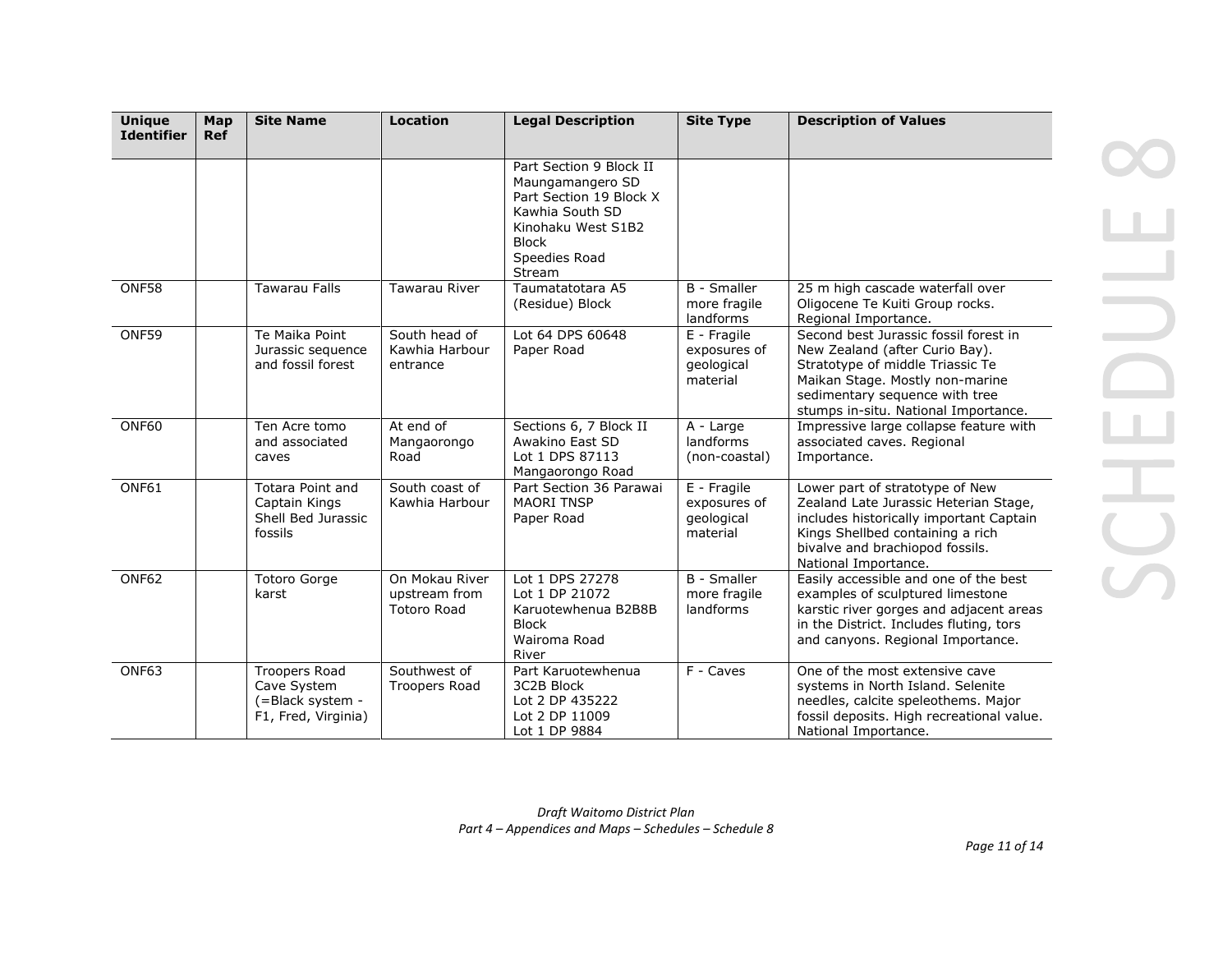| <b>Unique</b><br><b>Identifier</b> | Map<br><b>Ref</b> | <b>Site Name</b>                                                           | <b>Location</b>                                             | <b>Legal Description</b>                                                                                                                                                                      | <b>Site Type</b>                                                | <b>Description of Values</b>                                                                                                                                                                                                                                                                                                                  |
|------------------------------------|-------------------|----------------------------------------------------------------------------|-------------------------------------------------------------|-----------------------------------------------------------------------------------------------------------------------------------------------------------------------------------------------|-----------------------------------------------------------------|-----------------------------------------------------------------------------------------------------------------------------------------------------------------------------------------------------------------------------------------------------------------------------------------------------------------------------------------------|
|                                    |                   |                                                                            |                                                             | Part Kinohaku East<br>2No24C & 2No24D1<br><b>Blocks</b><br>Lot 2 DPS 85156<br>Part Section 22 Block II<br>Otanake SD<br>Whiroroa 1 Block<br><b>Troopers Road</b>                              |                                                                 |                                                                                                                                                                                                                                                                                                                                               |
| ONF64                              |                   | Waikawau Beach<br>Miocene<br>sediments                                     | West coast cliffs<br>for 2 km<br>north of<br>Waikawau River | Section 11 Block X<br>Whareorino SD<br>Paper Road                                                                                                                                             | E - Fragile<br>exposures of<br>geological<br>material           | Best and most easily accessible<br>exposure through late Miocene<br>sedimentary sequence in the<br>Waikato Region deposited between 11<br>and 10 Myr ago. Regional Importance.                                                                                                                                                                |
| ONF65                              |                   | Waikawau River<br>meandering<br>estuary                                    | Lower 1 km of<br>estuary                                    | Kinohaku West E1C &<br>E1D2A2 Blocks<br>Part Kinohaku West<br>E1E2 & E1F1 Blocks<br>River                                                                                                     | C - Dynamic<br>landforms and<br>features in the<br>coastal zone | Some of best and most easily seen<br>cut-off river meander loops in district<br>at upper end of natural estuary.<br>Regional Importance.                                                                                                                                                                                                      |
| ONF66                              |                   | <b>Waipa River</b><br>exhumed fossil<br>forest buried by<br>Taupo Eruption | True right bank<br>of Waipa River                           | Rangitoto A41 Block<br>River                                                                                                                                                                  | E - Fragile<br>exposures of<br>geological<br>material           | Decapitated, charred and blown over<br>tree trunks that were killed and buried<br>by the ignimbrite flow from the Taupo<br>Eruption 1800 years ago. Recently<br>exhumed by river floods - some trunks<br>stand tall on flood plain - several are<br>still seen in terrace bank exposures<br>buried by the ignimbrite. National<br>Importance. |
| ONF67                              |                   | Waipapa Road<br>cave system                                                | On both sides of<br>end of Waipapa<br>Road                  | Lot 1 DPS 69714<br>Lot 1 DPS 75255<br>Lot 1 DPS 83758<br>Kinohaku East 25B2B<br><b>Block</b><br>Sections 4, 6, 7 Block I<br>Otanake SD<br>Section 17 Block XIII<br>Orahiri SD<br>Waipapa Road | F - Caves                                                       | Multiple caves in two systems. High<br>recreational use. Speleothems include<br>best calcified tree roots in district.<br>Regional Importance.                                                                                                                                                                                                |
| ONF68                              |                   | Waipuna<br>polygonal karst                                                 | Both sides of<br>Waipuna Road,<br>Waitomo                   | Sections 4, 5, 6, 7 SO<br>432380<br>Ototoika B8 Block                                                                                                                                         | A - Large<br>landforms<br>(non-coastal)                         | High-density deep polygonal karst over<br>surface, disappearing streams and                                                                                                                                                                                                                                                                   |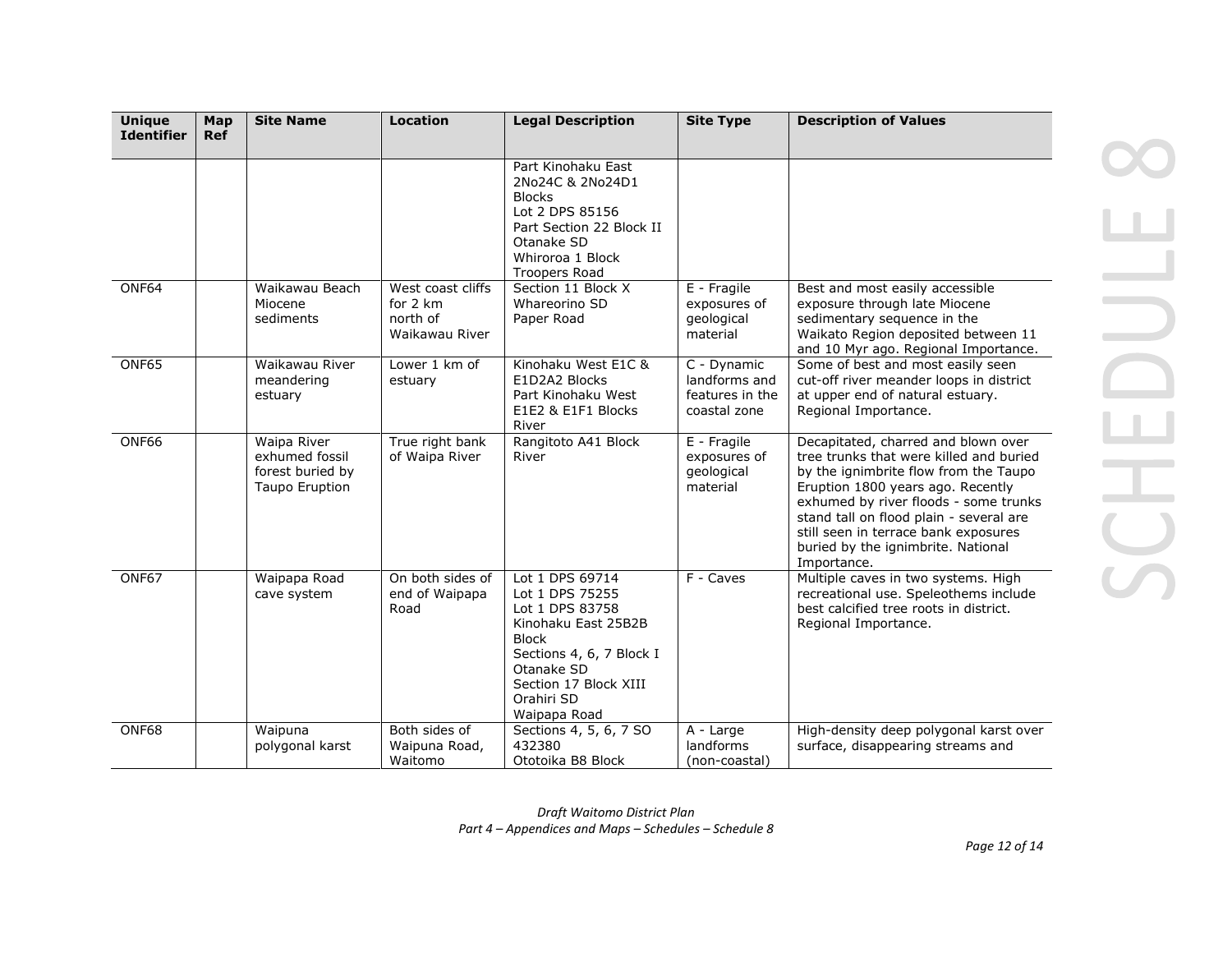| <b>Unique</b><br><b>Identifier</b> | Map<br><b>Ref</b> | <b>Site Name</b>                                                               | <b>Location</b>                                                                                 | <b>Legal Description</b>                                                                                                                                                                                                           | <b>Site Type</b>                                                       | <b>Description of Values</b>                                                                                                                                                                                                                                                        |
|------------------------------------|-------------------|--------------------------------------------------------------------------------|-------------------------------------------------------------------------------------------------|------------------------------------------------------------------------------------------------------------------------------------------------------------------------------------------------------------------------------------|------------------------------------------------------------------------|-------------------------------------------------------------------------------------------------------------------------------------------------------------------------------------------------------------------------------------------------------------------------------------|
|                                    |                   |                                                                                |                                                                                                 | Lot 2 DP 523623<br>Lot 2 DP 470622<br>Part Lot 2 DP 28909<br>Lot 2 DPS 82515<br>Lot 2 DP 475252<br>Sections 8 & 9 Block<br>XIII Orahiri SD<br>Kinohaku East 1B2B1<br><b>Block</b><br>Lot 1 DPS 86664<br>Waipuna Road<br>Paper Road |                                                                        | blind valleys. Temperate cockpit karst.<br>Forested. National Importance.                                                                                                                                                                                                           |
| ONF69                              |                   | Waipuna Cave                                                                   | East of Waipuna<br>Road, Waitomo<br>under forest                                                | Lot 2 DP 470622<br>Part Lot 2 DP 28909<br>Lot 2 DP 523623                                                                                                                                                                          | F - Caves                                                              | Only major cave in Waitomo area with<br>forested catchment (this can affect<br>speleothem growth, biota,<br>sedimentation). Impressive<br>speleothems. Regional Importance.                                                                                                         |
| ONF70                              |                   | Wairere Falls and<br>Cave                                                      | West of Wairere<br>bridge on Aria<br>Road                                                       | Part Karuotewhenua<br><b>B5A Block</b><br>Aria Road<br>Stream                                                                                                                                                                      | <b>B</b> - Smaller<br>more fragile<br>landforms                        | Waterfall over basement greywacke<br>with exposures of limestone, karst and<br>a cave unconformably on top.<br>Regional Importance.                                                                                                                                                 |
| ONF71                              |                   | Wairere<br>serpentinite,<br>rodingite and<br>rosenhahnite                      | <b>Disused Wairere</b><br>serpentinite<br>quarry, Kohua<br>Road                                 | Aorangi B2B2B1 Block                                                                                                                                                                                                               | D - Robust<br>exposures of<br>geological<br>material (non-<br>coastal) | Only exposure in North Island of Dun<br>Mountain Ophiolite Terrane -<br>serpentinite between Murihiku and<br>Waipapa Terranes. Only known<br>occurrence of rosenhahnite in New<br>Zealand. Exposure of serpentinite<br>faulted against Oligocene limestone.<br>National Importance. |
| ONF72                              |                   | Waitanguru Falls                                                               | On east side of<br>Mangaotaki<br>Road, 20 km<br>from Piopio. In<br>Waitanguru<br>Scenic Reserve | Section 38 Block VI<br>Maungamangero SD                                                                                                                                                                                            | <b>B</b> - Smaller<br>more fragile<br>landforms                        | One of the highest waterfalls over<br>greywacke in the Waitomo District.<br>Regional Importance.                                                                                                                                                                                    |
| ONF73                              |                   | Waitomo Stream<br>headwaters cave<br>system (Waitomo<br>master system<br>cave) | West of Waipuna<br>Road                                                                         | Lot 1 DPS 83902<br>Lots 1, 2, 3, 4 DP<br>316928<br>Lot 2 DPS 80793<br>Lot 1 DPS 5385                                                                                                                                               | F - Caves                                                              | One of the longer caves in the North<br>Island. High recreational and tourism<br>use. Important speleothems (calcite<br>(pearls), palygorskite), fossil deposits<br>(best known Mappins Bush Moa).                                                                                  |